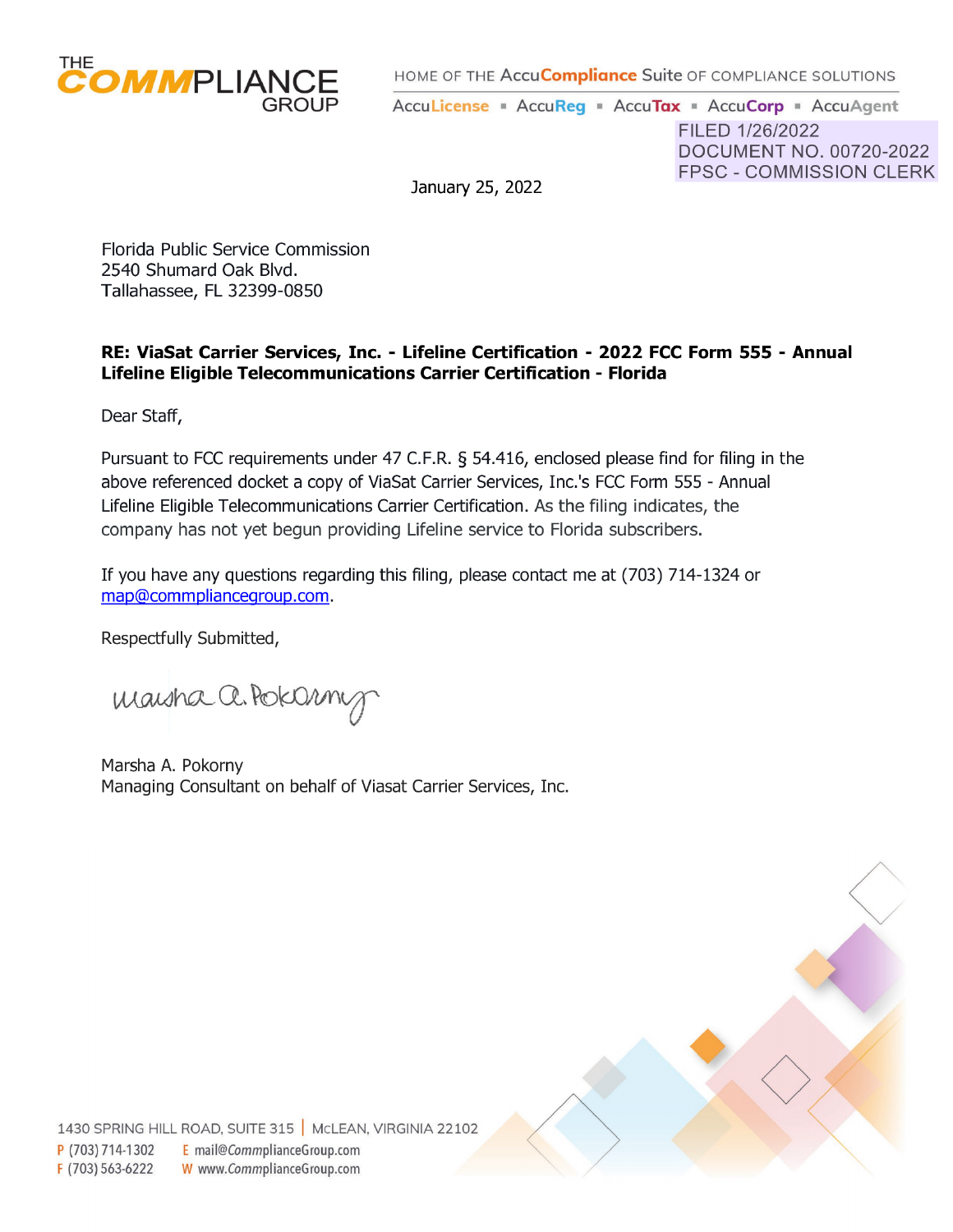**Annual Lifeline Eligible Telecommunications Carrier Certification Form** All carriers must complete all or portions of all sections Form must be submitted to USAC and filed with the Federal Communications Commission

**IMPORTANT: PLEASE READ INSTRUCTIONS FIRST**

*Deadline: January 31st (Annually)*

| Study Area Code (SAC)                                                                          |                                                  | Service Provider Identification Number (SPIN)                                                                                             |
|------------------------------------------------------------------------------------------------|--------------------------------------------------|-------------------------------------------------------------------------------------------------------------------------------------------|
|                                                                                                |                                                  | (An Eligible Telecommunications Carrier (ETC) must provide a certification form for each SAC through which it provides Lifeline service). |
| 2021                                                                                           | FL                                               | ViaSat Carrier Services Inc.                                                                                                              |
| Recertification Year                                                                           | <b>State</b>                                     | <b>ETC</b> Name                                                                                                                           |
| N/A                                                                                            |                                                  | ViaSat, Inc.                                                                                                                              |
| DBA, Marketing, or Other Branding Name<br>(If same as ETC name, list "N/A" Do not leave blank) |                                                  | <b>Holding Company Name</b><br>(If same as ETC name, list "N/A" Do not leave blank)                                                       |
|                                                                                                | Does the reporting company have affiliated ETCs? | $No$ $\overline{O}$<br>Yes.                                                                                                               |

*Provide a list of all ETCs that are affiliated with the reporting ETC, using page 4 and additional sheets if necessary. Affiliation shall be determined in accordance with Section 3(2) of the Communications Act. That Section defines "affiliate" as "a person that (directly or indirectly) owns or controls, is owned or controlled by, or is under common ownership or control with, another person." 47 U.S.C. § 153(2). See also 47 C.F.R. § 76.1200.*

| CCT<br>Affiliated ETC's SAC | $\sim$ $\sim$ 1.<br>ffiliated ETC's Name<br>$\blacktriangle$ |
|-----------------------------|--------------------------------------------------------------|
|                             |                                                              |

٦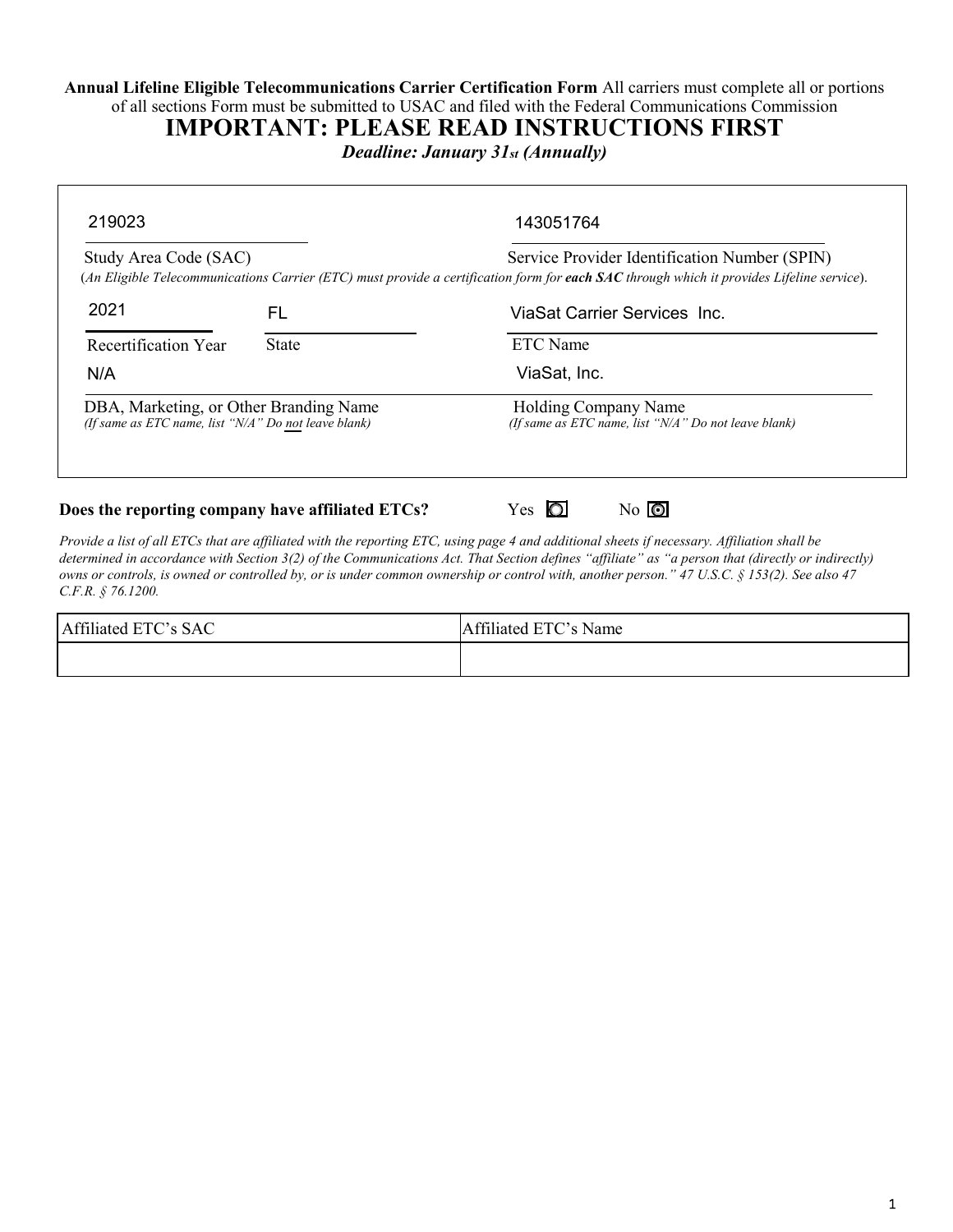## **ETCs Subject to the Non-Usage Requirements**

*All ETCs must complete the appropriate check-box. ETCs that do not assess and collect a monthly fee from their Lifeline subscribers are subject to the non-usage requirements. ETCs subject to the non-usage requirements must indicate the number of subscribers de-enrolled by month in Section 4. ETCs that only assess a fee but do not collect such fees are subject to the non-usage requirements and must also indicate the number of subscribers de-enrolled by month.*

## **Is the ETC subject to the non-usage requirements?** Yes  $\overline{O}$  No  $\overline{O}$

*If yes, record the number of subscribers de-enrolled for non-usage by month in Block Q below.*

| P                        |                                       |
|--------------------------|---------------------------------------|
| Month                    | Subscribers De-Enrolled for Non-Usage |
| January                  |                                       |
| February                 | n                                     |
| March                    | 0                                     |
| April                    |                                       |
| May                      |                                       |
| June                     |                                       |
| July                     |                                       |
| August                   |                                       |
| September                |                                       |
| October                  |                                       |
| November                 |                                       |
| December                 |                                       |
| <b>Total Subscribers</b> |                                       |

For purposes of this filing, an officer is an occupant of a position listed in the article of incorporation, articles of formation, or other similar legal document. An officer is a person who occupies a position specified in the corporate by-laws (or partnership agreement), and would typically be president, vice president for operations, vice president for finance, comptroller, treasurer, or a comparable position. If the filer is a sole proprietorship, the owner must sign the certification.

#### **Initial Certification** *All ETCs must complete this section*

I certify that the company listed above has certification procedures in place to:

- A) Review income and program-based eligibility documentation prior to enrolling a consumer in the Lifeline program, and that, to the best of my knowledge, the company was presented with documentation of each consumer's household income and/or program-based eligibility prior to his or her enrollment in Lifeline; and/or
- B) Confirm consumer eligibility by relying upon access to a state database and/or notice of eligibility from the state Lifeline administrator prior to enrolling a consumer in the Lifeline program.

I am an officer of the company named above. I am authorized to make this certification for the Study Area Code listed above.

**Initial \_\_\_\_\_\_\_\_\_** RB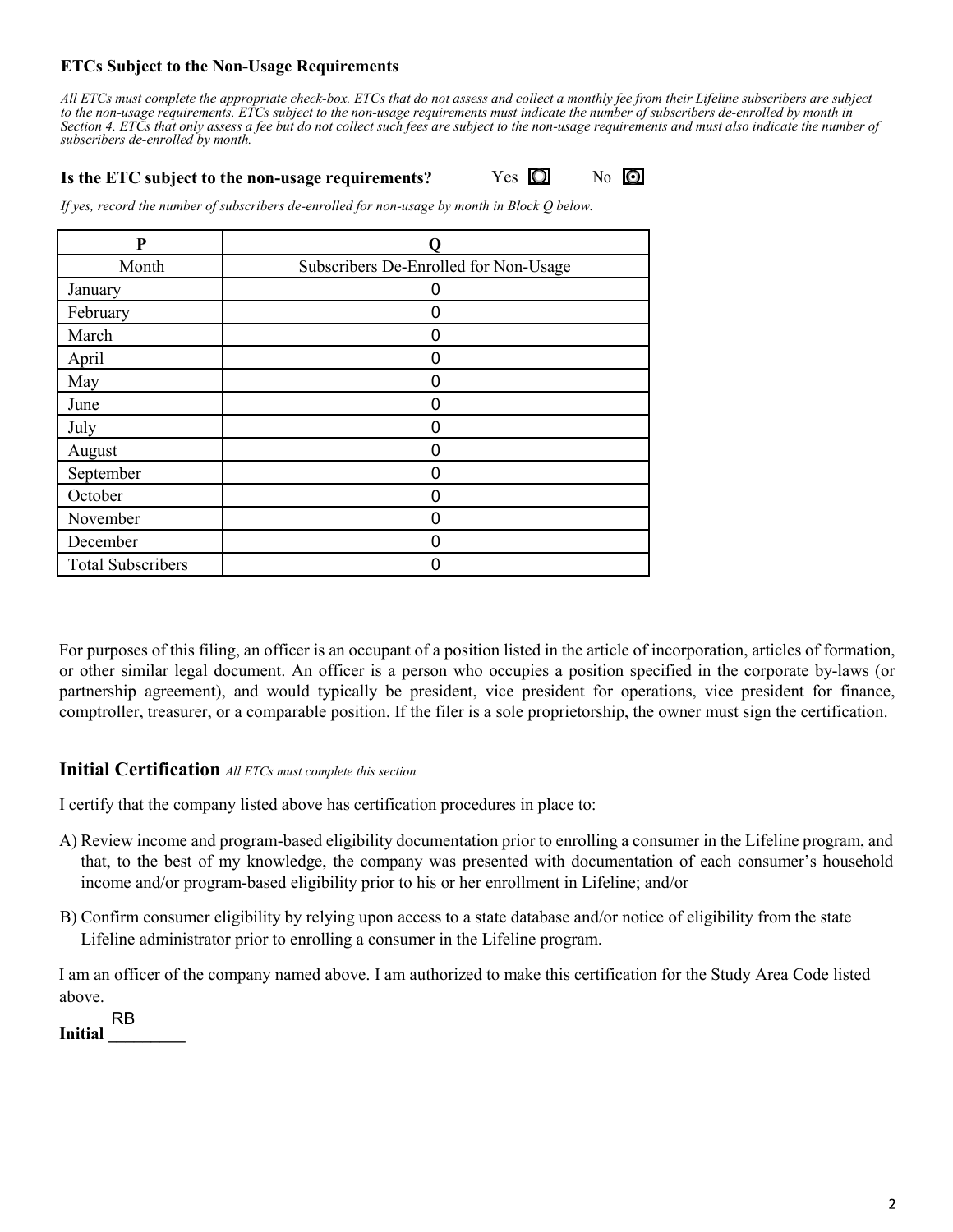## **Annual Recertification**

*Do not leave empty blocks. If an ETC has nothing to report in a block, enter a zero.*

Report the number of Lifeline subscribers due for recertification by month (January-December)

- A. Subscribers eligible for recertification by anniversary month
- B. Subscribers de-enrolled prior to recertification attempts
- C. Total number of subscribers ETC is responsible for recertifying (A-B)

|              | Jan | Feb | Mar | Apr | May | Jun | Jul | Aug | <b>Sep</b> | Oct | <b>Nov</b> | Dec | Year<br><b>Total</b> |
|--------------|-----|-----|-----|-----|-----|-----|-----|-----|------------|-----|------------|-----|----------------------|
| A.           |     |     |     |     |     |     |     |     |            |     |            |     |                      |
| <b>B.</b>    |     |     |     | u   |     |     |     |     |            |     |            |     |                      |
| $\sim$<br>U. |     |     |     |     |     |     |     |     | ັ          |     |            |     |                      |

#### **Recertification Methods**

#### **State of federal database**

D. Subscribers recertified through ETC access to state or federal database by anniversary month

Report the number of eligible subscribers verified through access to a state or federal database.

|    | <b>The Contract of the Contract of the Contract of the Contract of the Contract of the Contract of the Contract o</b><br>Jan | Feb | Mar | Apr | May | $\mathbf{r}$<br>Jun | Jul | Aug | <b>Sep</b> | Oct | <b>Nov</b> | Dec | Year<br><b>Total</b> |
|----|------------------------------------------------------------------------------------------------------------------------------|-----|-----|-----|-----|---------------------|-----|-----|------------|-----|------------|-----|----------------------|
| D. |                                                                                                                              |     |     |     |     |                     |     |     |            |     |            |     |                      |

E. Name of the data source(s) used to verify consumer eligibility:

#### **ETC Direct Contact**

F. Subscribers contacted by ETC directly to recertify (You may also use this section to report subscriber initiated recertifications).

#### Report the number of Lifeline subscribers the ETC contacted directly to obtain recertification of eligibility

|                            | Jan | Feb | Mar | Apr | May | Jun | Jul | Aug | <b>Sep</b> | Oct | <b>Nov</b> | Dec | Year<br><b>Total</b> |
|----------------------------|-----|-----|-----|-----|-----|-----|-----|-----|------------|-----|------------|-----|----------------------|
| $\blacksquare$<br>н<br>. . |     |     |     |     |     |     |     |     |            |     |            |     |                      |

G. Subscribers who failed to recertify through ETC direct outreach attempt

Report the number of Lifeline subscribers de-enrolled due to ineligibility or non-response to the ETC's outreach attempt.

|              | Jan | Feb | Mar | Apr | May | $-$<br>Jun | Jul | Aug | <b>Sep</b> | Oct | <b>Nov</b> | Dec | Year<br>Total |
|--------------|-----|-----|-----|-----|-----|------------|-----|-----|------------|-----|------------|-----|---------------|
| $\sim$<br>U. |     |     |     |     |     |            |     |     |            |     |            |     |               |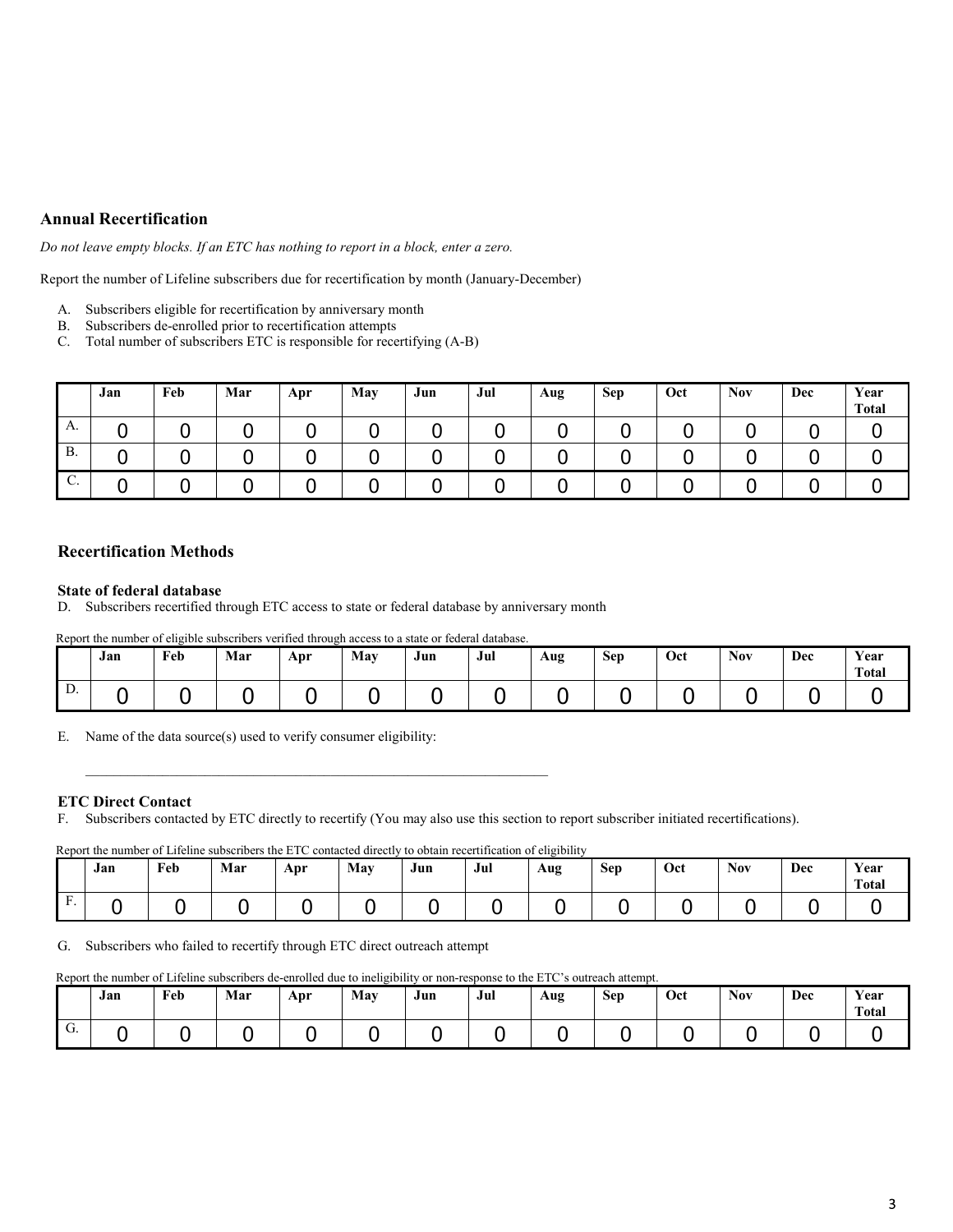#### H. Subscribers who recertified through ETC direct outreach attempt

|  |  |  | Report the number of Lifeline subscribers that successfully recertified through ETC's outreach attempt. |  |
|--|--|--|---------------------------------------------------------------------------------------------------------|--|
|  |  |  |                                                                                                         |  |

|                       | Jan | Feb | Mar | Apr | May | Jun | Jul | Aug | <b>Sep</b> | Oct | <b>Nov</b> | Dec | Year<br><b>Total</b> |
|-----------------------|-----|-----|-----|-----|-----|-----|-----|-----|------------|-----|------------|-----|----------------------|
| <b>TT</b><br>$\pm 1.$ |     |     |     |     |     |     |     |     |            |     |            |     |                      |

#### **Third Party**

I. Subscribers whose eligibility was reviewed by state administrator, third party administrator, or USAC

Report the number of Lifeline subscribers contacted by a state administrator, third party administrator, or USAC for the purpose of recertification.

|         | Jan | Feb | Mar | Apr | May | Jun | Jul | Aug | <b>Sep</b> | Oct | <b>Nov</b> | Dec | Year<br><b>Total</b> |
|---------|-----|-----|-----|-----|-----|-----|-----|-----|------------|-----|------------|-----|----------------------|
| $\cdot$ |     |     |     |     |     |     |     |     |            |     |            |     |                      |

J. Name of third party administrator used to verify subscriber eligibility:

K. Subscribers de-enrolled as a result of a third party recertification attempt

Report the number of subscribers as a result of ineligibility or non-response to outreach from a state administrator, third party administrator, or USAC.

|         | Jan | Feb | Mar | Apr | May | Jun | Jul | Aug | Sep | Oct | <b>Nov</b> | Dec | Year<br>Total |
|---------|-----|-----|-----|-----|-----|-----|-----|-----|-----|-----|------------|-----|---------------|
| V<br>A. |     |     |     | . . |     |     |     |     |     |     |            |     |               |

L. Subscribers who recertified through a state administrator, third party administrator, or USAC's recertification effort

Report the number of subscribers that recertified through a request from a state administrator, third party administrator, or USAC

|    | Jan | Feb | Mar | Apr | May | Jun | Jul | Aug | Sep | Oct | <b>Nov</b> | Dec | Year<br>Total |
|----|-----|-----|-----|-----|-----|-----|-----|-----|-----|-----|------------|-----|---------------|
| L. |     |     |     |     |     |     |     |     |     |     |            |     |               |

#### **Certification:**

#### **Recertification Method: Database**

I certify that the company listed above has procedures in place to recertify consumer eligibility by relying on a database. I am an officer of the company named above. I am authorized to make this certification for the SAC(s) listed above.

**Initial \_\_\_\_\_\_\_\_\_**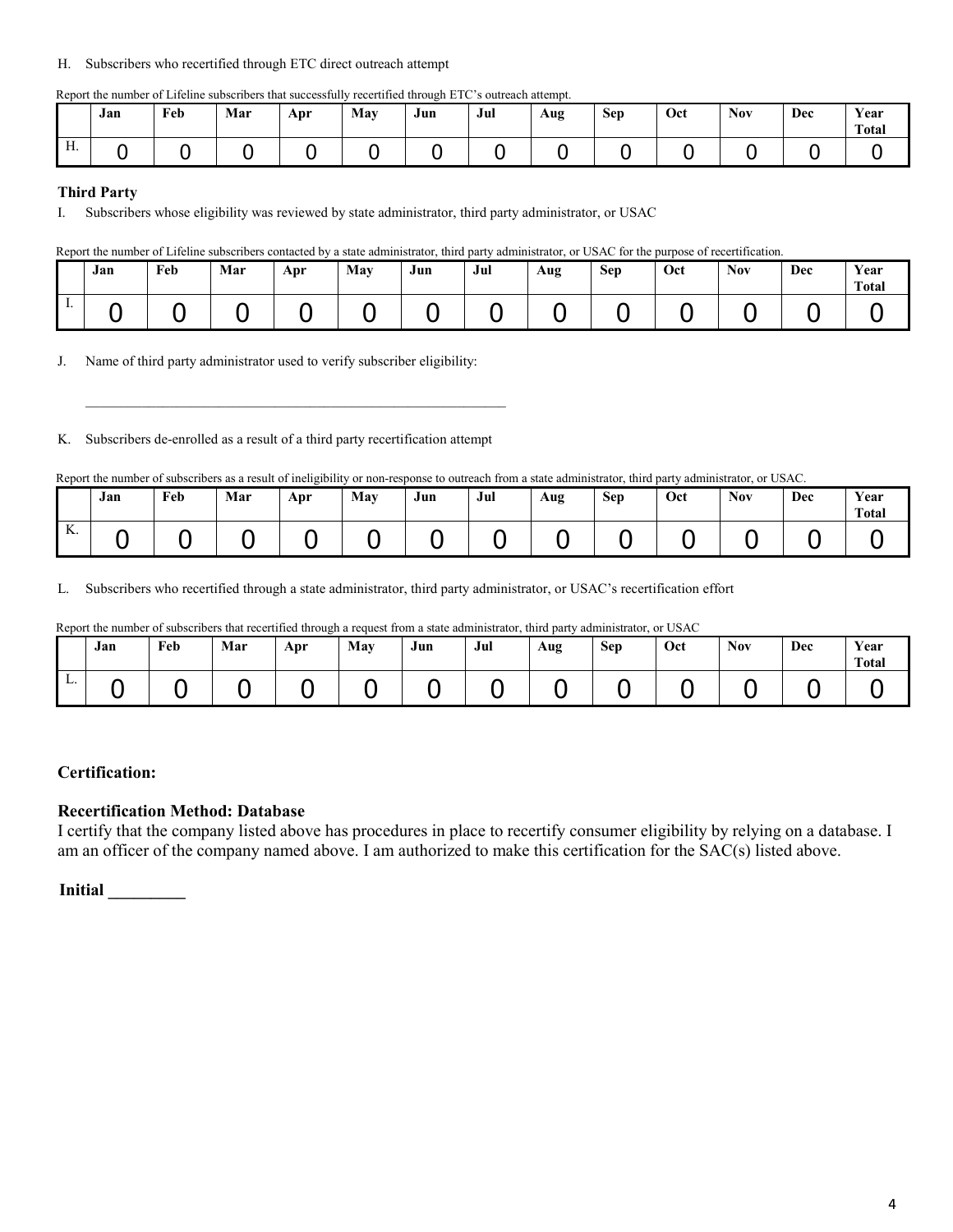## **Recertification Method: ETC**

I certify that the company listed above has procedures in place to recertify the continued eligibility of all of its Lifeline subscribers, and that, to the best of my knowledge, the company obtained signed certifications from all subscribers attesting to their continuing eligibility for Lifeline. I am an officer of the company named above. I am authorized to make this certification for the SAC(s) listed above.

### **Initial \_\_\_\_\_\_\_\_\_**

# **Recertification Method: Third Party**

I certify that the company listed above has procedures in place to recertify consumer eligibility by relying on an administrator. I am an officer of the company named above. I am authorized to make this certification for the SAC(s) listed above.

**Initial \_\_\_\_\_\_\_\_\_**

#### **No Subscribers**

I certify that my company did not claim federal low income support for any Lifeline subscribers for the current Form 555 data year. I am an officer of the company named above. I am authorized to make this certification for the SAC listed above.

# Initial **RB**

| $M = (G+K)$                                                               | $N = (D+F+I)$                                                      | $Q = M/N^*100$                                                         |
|---------------------------------------------------------------------------|--------------------------------------------------------------------|------------------------------------------------------------------------|
| Total number of subscribers de-enrolled as<br>a result of recertification | Total number of subscribers ETC is<br>responsible for recertifying | Percent of subscribers due for<br>recertification who were de-enrolled |
|                                                                           |                                                                    | $0.0\%$                                                                |

### **Signature Block**

By signing below, I certify that the company listed above is in compliance with all federal Lifeline certification procedures. I am an officer of the company named above. I am authorized to make this certification for the Study Area Code (SAC) listed above.

| Robert Blair                      |
|-----------------------------------|
| Printed Name and Title of Officer |
| Jan 14, 2022                      |
| Date                              |
| 888-463-9333                      |
| <b>Contact Phone Number</b>       |
|                                   |